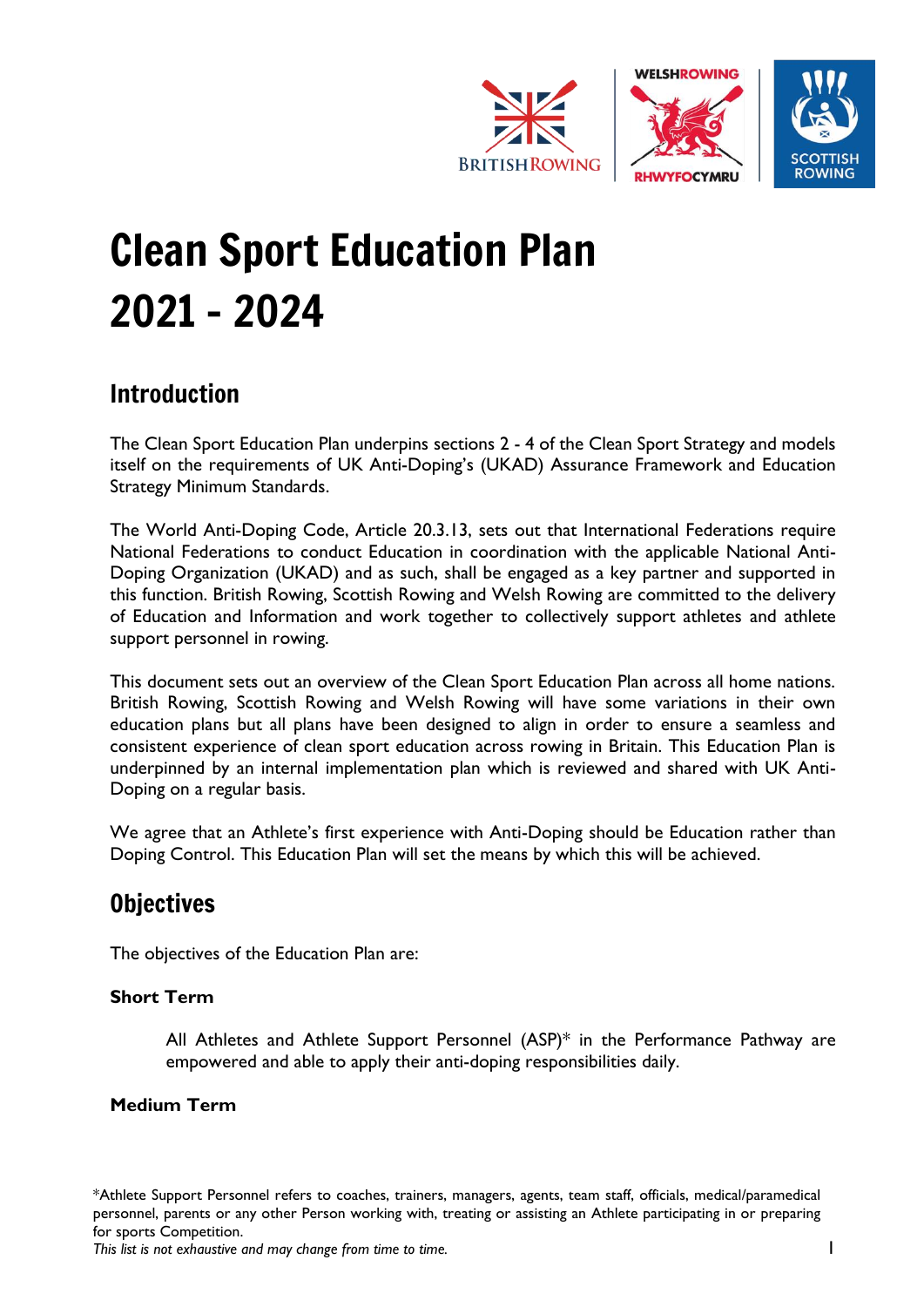

Performance athlete representatives and youth panels will collaborate with their Rowing NGB to share their ideas and contributions will help shape clean sport education.

## **Long Term**

A robust network of regional and club clean sport leads who will be supported by British Rowing, Scottish Rowing or Welsh Rowing will act as another person athletes can go to for advice and information.

## Education Pools

We will work together with affiliate organisations to, at a minimum, raise awareness of Clean Sport across all members and participants in rowing. The education pools identify types of athletes according to their level of engagement in rowing and the groups of ASP that typically support that pool.



The WCPP Education Pool consists of approximately 90 athletes with 40 on a National, Domestic or International Registered Testing Pool. Surrounding these athletes are a range of support personnel from British Rowing, and English Institute of Sport (EIS).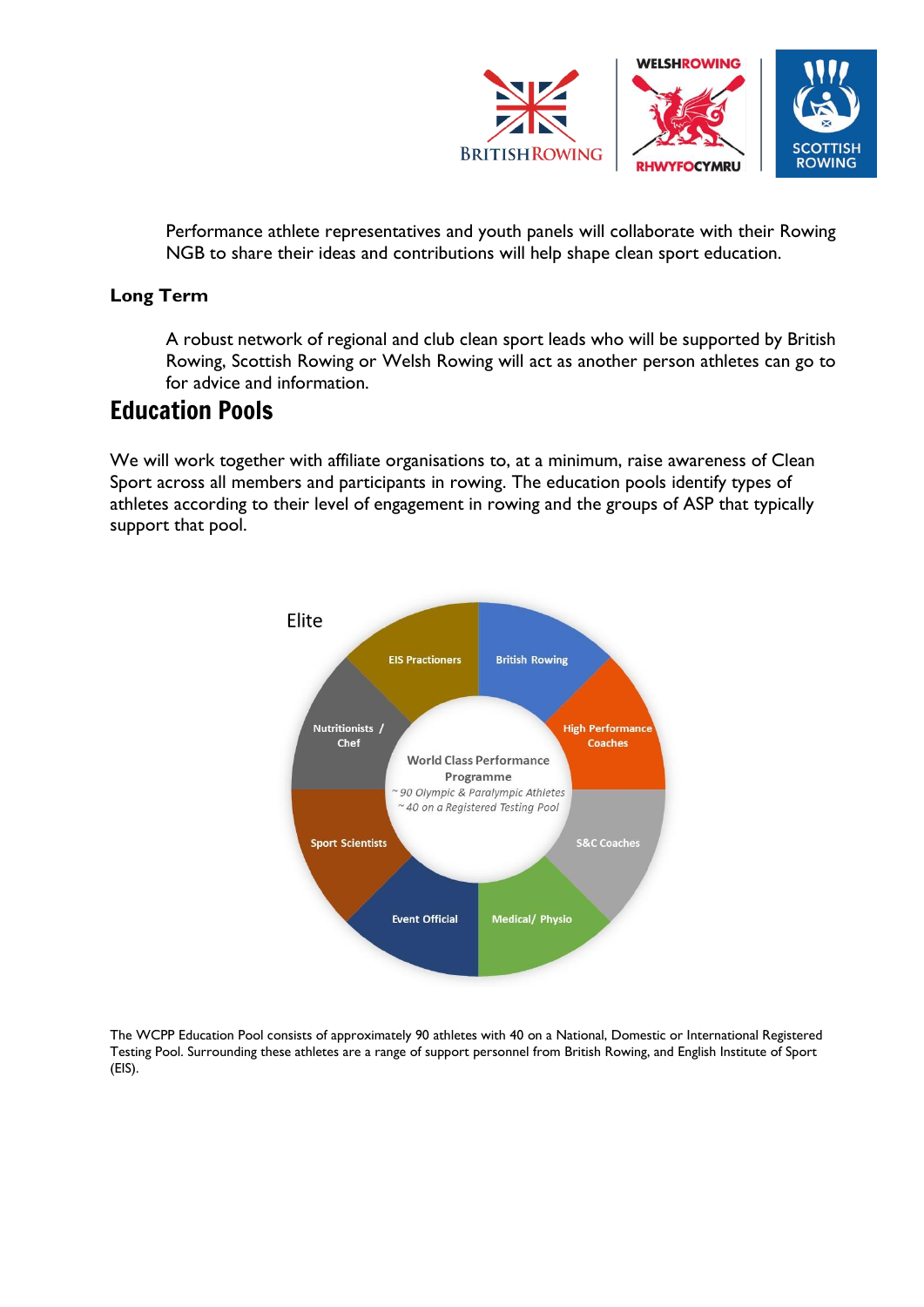



Performance Development and Performance Foundation encompasses approximately 235 athletes who are supported by British Rowing personnel, university staff, volunteers who are experts in their fields, and their own club coaches and officers. At these levels we would also anticipate a degree of support from parents.



At Performance Talent and Club Talent level there are estimated to be approximately 10,200 athletes, for which key ASP are club or university based.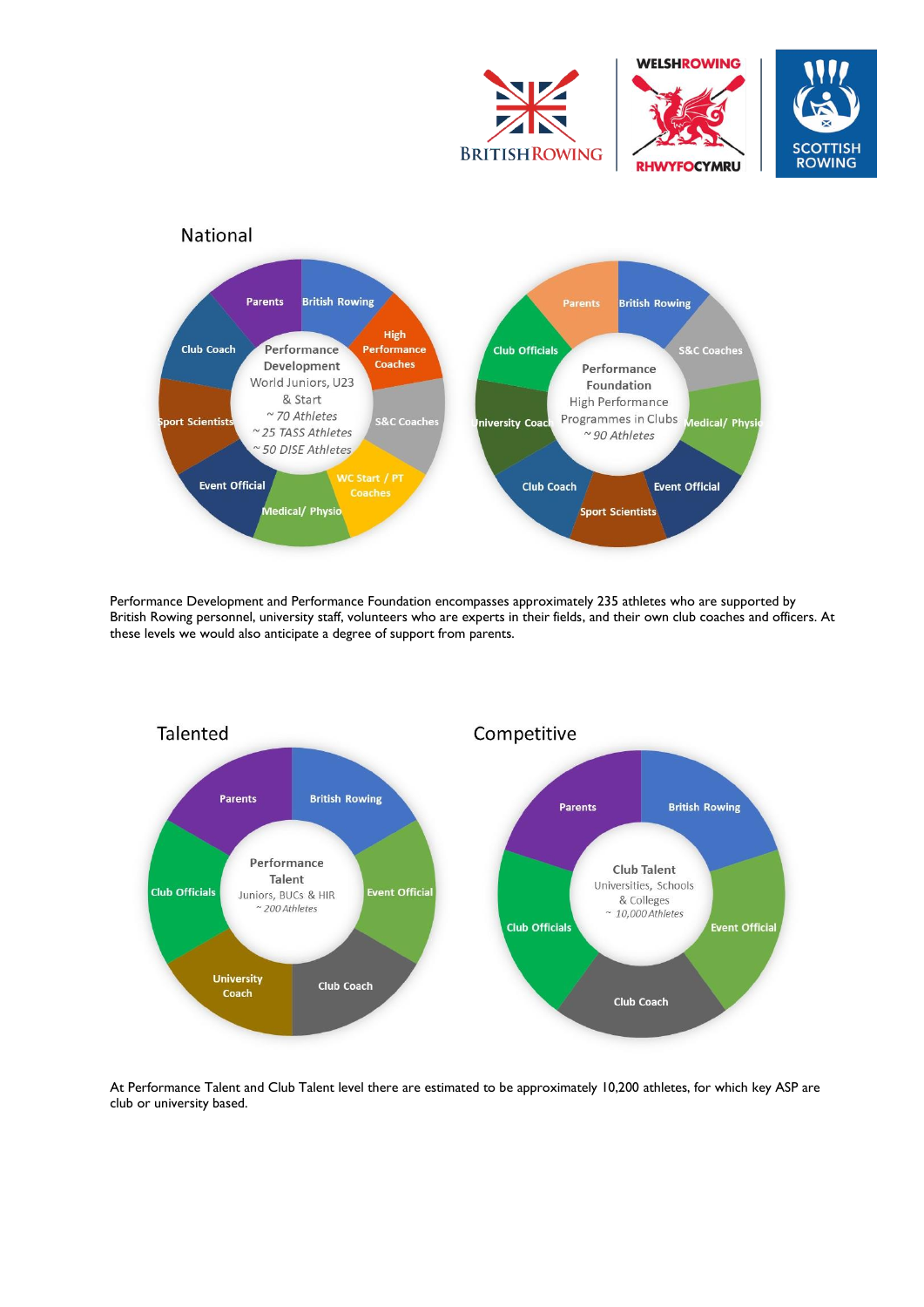



Grassroots describes athletes taking part in club based actvity but they may be competitive at some events throughout the year. This is expected to include club athltetes, masters rowers and non competitive club participants.

Whilst they sit outside the direct jurisdiction of British Rowing, Scottish Rowing or Welsh Rowing, Coastal Rowing organisations are affiliated to their NGB and therefore expected to meet the required governance standards, so it's important we include them in an education pool to support these organisations with education. Similarly there is no formal governance of indoor rowing, but with a regular competition calendar and events that are run in accordance with anti-doping rules, it is important to consider them in a pool of education as well.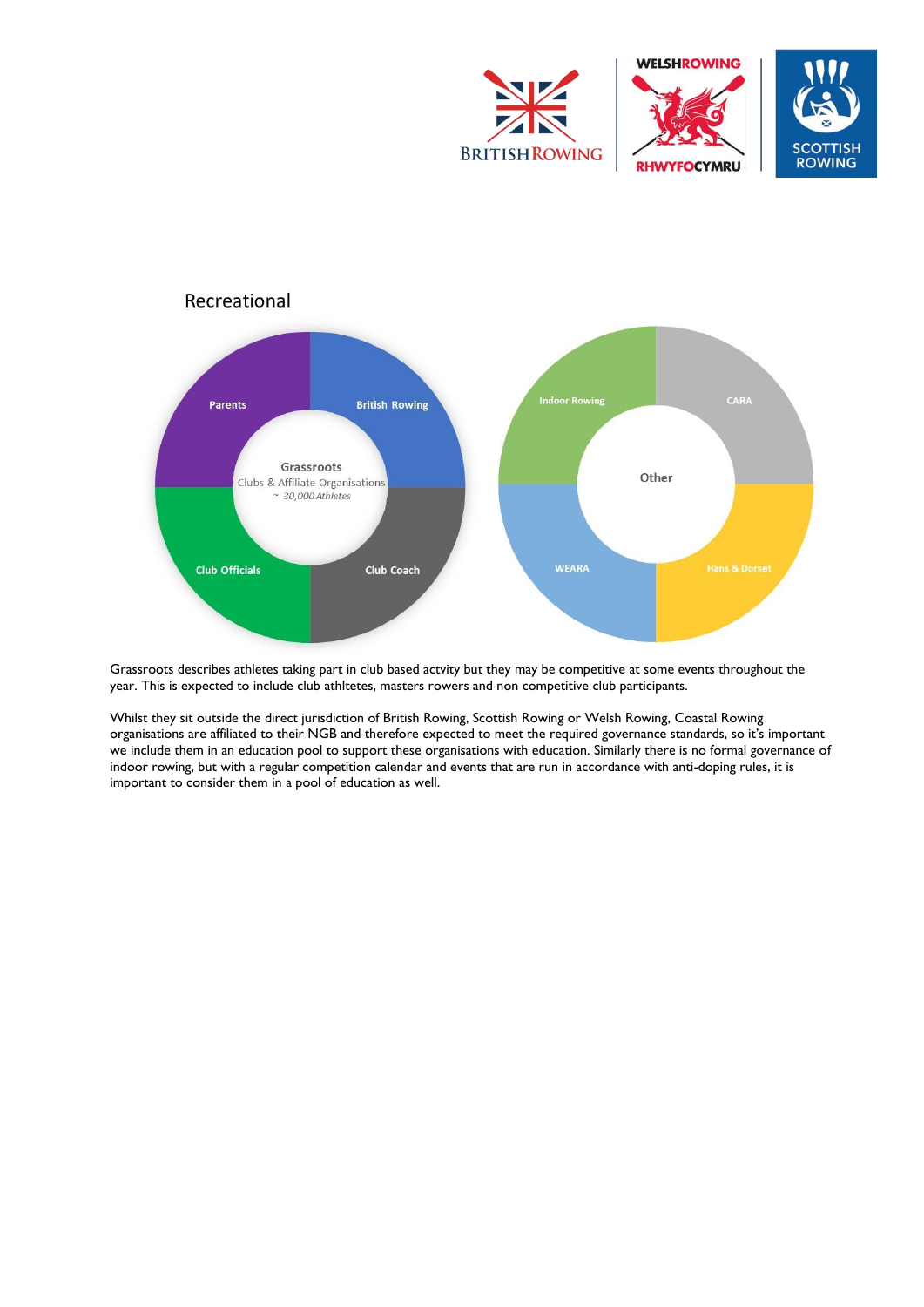

| <b>Education</b><br><b>Delivery</b><br><b>Resources</b> | <b>Grassroots &amp;</b><br><b>Affiliate</b> | <b>Club Talent</b> | <b>Performance</b><br><b>Talent</b> | <b>Performance</b><br><b>Foundation &amp;</b><br><b>Development</b> | <b>BR Staff and</b><br><b>Volunteers</b> | <b>Performance</b><br>(BR led) |
|---------------------------------------------------------|---------------------------------------------|--------------------|-------------------------------------|---------------------------------------------------------------------|------------------------------------------|--------------------------------|
| Social Media                                            | $\sqrt{}$                                   | $\checkmark$       | $\checkmark$                        | $\checkmark$                                                        | $\sqrt{}$                                | $\checkmark$                   |
| <b>BR</b> Webpage                                       | $\sqrt{}$                                   | $\checkmark$       | $\sqrt{}$                           | $\sqrt{}$                                                           | $\checkmark$                             | $\checkmark$                   |
| Member<br>Newsletter                                    | $\checkmark$                                | $\sqrt{}$          | $\checkmark$                        | $\checkmark$                                                        | $\checkmark$                             | $\checkmark$                   |
| <b>RowHow Portal</b>                                    | $\checkmark$                                | $\sqrt{}$          | $\checkmark$                        | $\checkmark$                                                        | $\sqrt{}$                                | $\checkmark$                   |
| Event-based<br><b>Education</b>                         | $\checkmark$                                | $\checkmark$       | $\sqrt{}$                           | $\checkmark$                                                        | $\sqrt{}$                                | $\checkmark$                   |
| <b>UKAD Advisor</b><br>Certificate                      | $\sqrt{}$                                   | $\sqrt{}$          | $\sqrt{*}$                          | $\sqrt{*}$                                                          | $\sqrt{*}$                               | $\sqrt{*}$                     |
| <b>UKAD Coach</b><br>Clean                              | $\sqrt{}$                                   | $\checkmark$       | $\sqrt{*}$                          | $\sqrt{*}$                                                          | $\sqrt{\star}$                           | $\sqrt{*}$                     |
| <b>iRowClean</b><br><b>Online Modules</b>               | $\checkmark$                                | $\checkmark$       | $\sqrt{}$                           | $\checkmark$                                                        | $\checkmark$                             | $\sqrt{}$                      |
| iRow Clean<br><b>Webinars</b>                           | $\checkmark$                                | $\checkmark$       | $\checkmark$                        | $\checkmark$                                                        | $\sqrt{}$                                | $\checkmark$                   |
| iRowClean 1                                             |                                             | $\sqrt{}$          | $\sqrt{}$                           | $\sqrt{*}$                                                          | $\sqrt{*}$                               | $\sqrt{*}$                     |
| iRowClean 2                                             |                                             |                    |                                     |                                                                     |                                          | $\sqrt{*}$                     |
| <b>UKAD Clean</b><br>Games                              |                                             |                    |                                     |                                                                     |                                          | $\sqrt{*}$                     |

\*indicates a mandatory requirement to complete the requisite Clean Sport Education

In collaboration with World Rowing, we will ensure all Athletes and ASP who compete in World Championships outside of the Performance Programmes, such as World Masters, World Indoors, World Coastal, and World Beach Sprints are also prioritised for access to sufficient education and information.

British Rowing, Scottish Rowing and Welsh Rowing will recognise Clean Sport education that has been delivered by other sports and organisations and especially within the Home Nations, providing a signed register, or a certificate for the named individual can be evidenced.

## Athletes or ASP returning from a sanction

Athletes or ASP suspended and sanctioned as a result of an Anti-Doping Rule Violation, will be supported through the opportunity to receive Clean Sport education either towards the end, or following the end of their period of suspension in order to enable them to return to rowing. The type of support will be agreed between their Rowing NGB and the returning Athlete and ASP to decide what best suits their situation and wishes.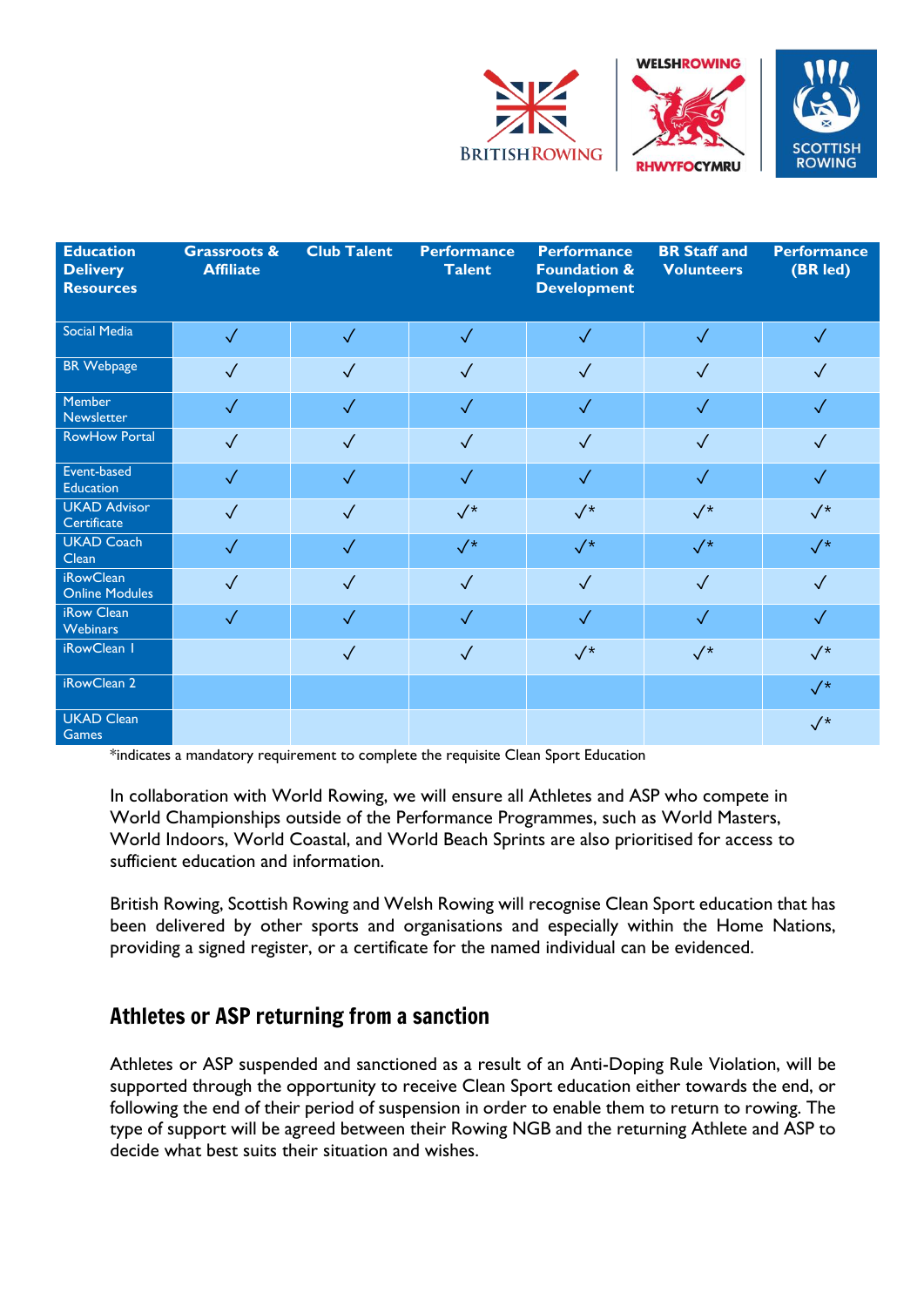

# British Rowing's Clean Sport Network

Key to the Education Plan is the support of advocates and influencers in rowing. ASP's can directly influence Athletes and their decision making, and therefore it is integral to Clean Sport to provide ASP's with the knowledge and support they need to guide athletes and other ASP around them.

## **Anti-Doping and Integrity Manager**

British Rowing's Anti-Doping and Integrity Manager is responsible for the overall delivery of the Education Plan and Strategy. Liaising with UK Anti-Doping they will ensure content is produced and disseminated and an Educator team is deployed strategically to deliver education face to face, via webinar, or at events.

Over the next 2-3 years the Anti-Doping and Integrity Manager will oversee the implementation of a Clean Sport Network, bringing together and providing development opportunities or support for Educators, Clean Sport Leads and British Rowing Staff and Volunteers.

#### **Educators**

British Rowing's Clean Sport Educators are trained by UK Anti-Doping National Trainers to deliver iRowClean Workshops, (face-to-face or by webinar), and event-based education.

Educators will follow a quality assurance programme carried out by UK Anti-Doping to ensure the highest standard of delivery and be encouraged to attend regular CPD webinars and sessions provided by UK Anti-Doping.

British Rowing Educators' personal development will also be supported with annual 'in-house' opportunities to share experiences, learn from each other, and discuss anti-doping in the context of rowing.

As of 2020 British Rowing have 8 Clean Sport Educators. For effective delivery this Education Plan proposes:

- 8 -10 Educators across the Performance Programmes;
	- o 2 Educators as named leads for each tier of the pathway.
	- o 2 Educators as named leads for webinar and event-based education.

#### **iRowClean Leads**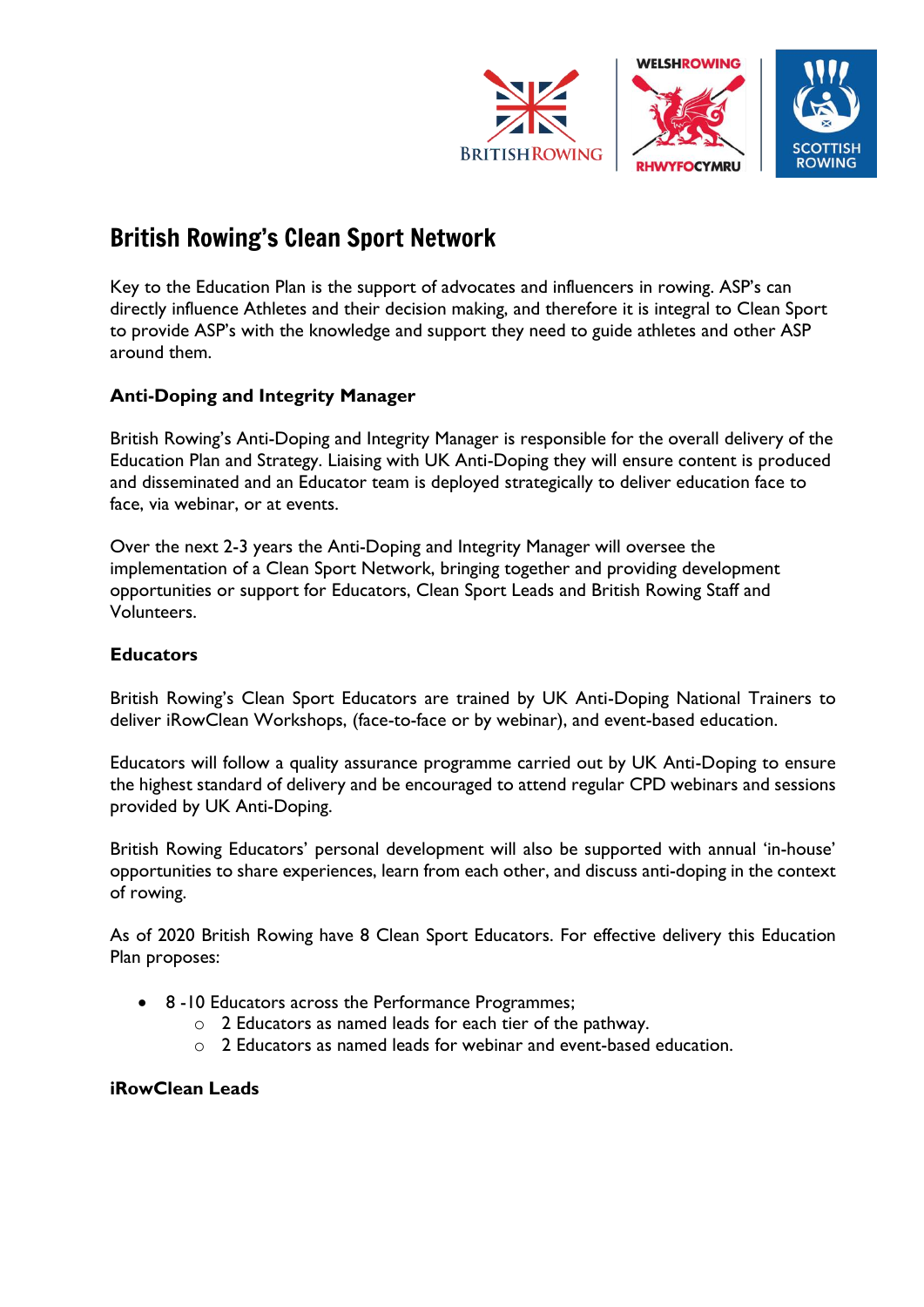

As part of developing the support network British Rowing will explore the development of Regional Clean Sport Leads, and Club Clean Sport Leads who will act as a first point of contact for basic Clean Sport advice.

All Clean Sport Leads in British Rowing will be supported with regular newsletters informing them of important updates and guidance in how they can carry out their roles. They will also be invited to join British Rowing Educators and support event-based education.

Aims over the next 5 years:

- A Regional Clean Sport Lead in every region (10)
- A Performance Programme Clean Sport Lead in every performance programme (25)
- A Club Clean Sport Lead in every club (550)

### **Staff**

British Rowing's Clean Sport programme involves collaborative working across the organisation to facilitate a consistent Clean Sport message.

All British Rowing staff will be provided with in-house training relevant to their roles so they are equipped with at least basic knowledge to be able to signpost others, and apply the practice if they also volunteer or take part in rowing.

Staff whose role involves directly supporting or coaching athletes includes the additional requirement to complete online UK Anti-Doping learning in the form of UKAD Clean Sport Advisor, or Coach Clean.

### **Volunteers – Competition Organisers and Officials**

British Rowing's volunteers take on several roles within rowing to support athletes, whether in clubs or competitions. Support and training will be provided to Competition Organisers and Officials to enable them to ensure athletes competing in their events are aware the Anti-Doping Rules apply. Event specific Clean Sport resources will be provided, and some events will be supported with Event-Based Education delivered by Educators.

### **Clean Sport Ambassadors**

British Rowing will recruit two Clean Sport Ambassadors from GBRT to support and help promote Clean Sport and associated messages. These ambassadors will help inspire young people in rowing who look to GBRT Athletes as role models.

In addition, British Rowing will ask these ambassadors and representatives from the Young People Panel to contribute to developing athlete-led Clean Sport education through their feedback and own ideas.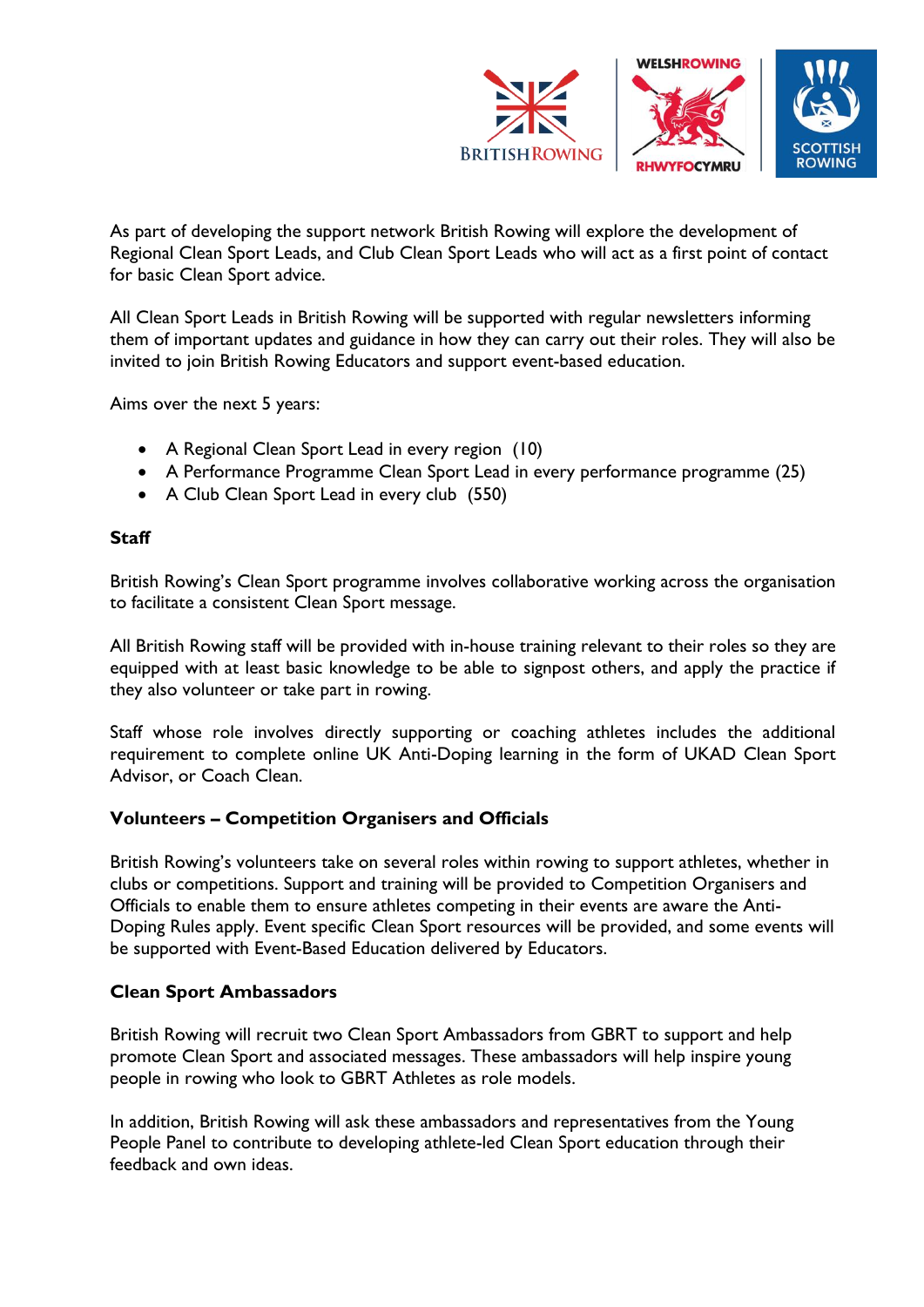

# Performance (Elite) Clean Sport Programme Requirements

British Rowing's Performance Programme have specific education requirements as set out by UK Anti-Doping's Major Games Policy.

All Athletes:

- must attend Clean Sport 1 or 2 annually;
- must attend UK Anti-Doping's Clean Games session ahead of any Major Games;
- on a Registered Testing Pool must ensure they attend Whereabouts education and carry out their Whereabouts responsibilities in full.

All Coaches:

- must complete Clean Sport 1 / 2 / Games with their squad annually;
- must complete UK Anti-Doping's Coach Clean every 2 years.

All Athlete Support Personnel:

- must complete Clean Sport 1 / 2 / Games with their squad annually;
- must complete UK Anti-Doping's Clean Sport Advisor certificate every 2 years.

**British Rowing CEO Results Officer** 

#### **GBRT Clean Sport Liaison**

Whereabouts Support & Coordination Liaison with UKAD & World Rowing as required

## **GBRT Clean Sport Lead**

**Chief Medical Officer** Responsible for Clean Sport Education for all **GB** Teams

#### **GBRT Athlete**

Attend annual iRowClean Education **Attend Major Games Education** Complete Whereabouts Requirements if applicable

#### **GBRT 'Front Line' Squad Support and Advisors**

Doping Control Test - Rower Representative On the ground Whereabouts & Clean Sport advice & signposting GBRT Coaches & Team Support Attend annual iRowClean Education

#### **Anti-Doping & Integrity Manager**

**Strategy, Policy and Guidance** Education, Communication and compliance with<br>UKAD Assurance Framework Stakeholder Liaison

#### **Clean Sport Educators**

Nominated GBRT & BR Staff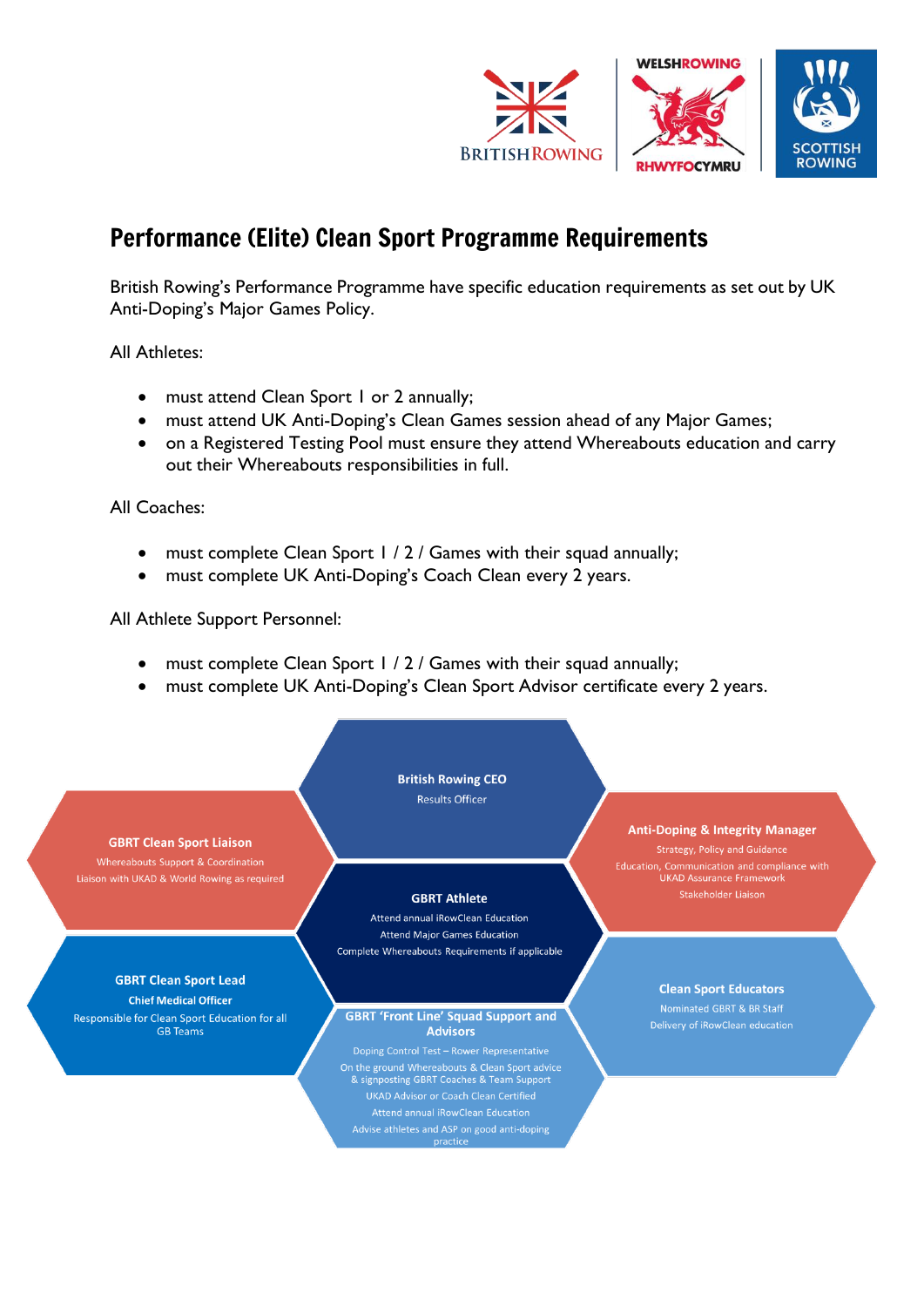

# Clean Sport Education Programme

Our Clean Sport Education will consist of resources provided by UKAD to ensure it is current, relevant, and appropriate.

Where any resources, such as Clean Sport Education is amended, the materials will be verified through the UKAD's quality assurance process to ensure it is compliant with UKAD's Clean Games Policy.

We will utilise the following **Education Delivery Methods**:

|                                                                        | <b>Description</b>                                                                                                                                                                                               |  |
|------------------------------------------------------------------------|------------------------------------------------------------------------------------------------------------------------------------------------------------------------------------------------------------------|--|
| <b>Social Media</b>                                                    | Appropriate media channels will raise awareness of key<br>messages, updates and guidance                                                                                                                         |  |
| Webpage                                                                | Our Clean Sport webpages will highlight relevant information to<br>inform visitors to the page                                                                                                                   |  |
| <b>Member Newsletter</b>                                               | Regular member newsletters will include information of interest,<br>notify members of any upcoming changes, and remind them<br>where they can find further support                                               |  |
| <b>RowHow Portal</b>                                                   | RowHow's Clean Sport Portal is a one stop location containing<br>key documents or best practice guidance                                                                                                         |  |
| <b>Event-based Education</b>                                           | Event-based Education will be delivered at championship events.<br>Each year this may be supplemented by additional Event-based<br>education at events key to our strategic priorities                           |  |
| <b>UKAD Clean Sport</b><br>Advisor Certificate /<br><b>Coach Clean</b> | Provided by UK Anti-Doping these are resources we<br>recommend all ASP and Coaches complete                                                                                                                      |  |
| iRowClean Online<br><b>Modules</b>                                     | British Rowing's iRowClean Online Modules are designed to<br>deliver sport specific online learning for Athletes and ASP and<br>will be the main resource geared towards educating the wider<br>rowing community |  |
| <b>iRowClean Webinars</b>                                              | Use of webinars will enable us to deliver live Clean Sport<br>Education nationally whilst minimising potential barriers of<br>travel, cost and availability of time.                                             |  |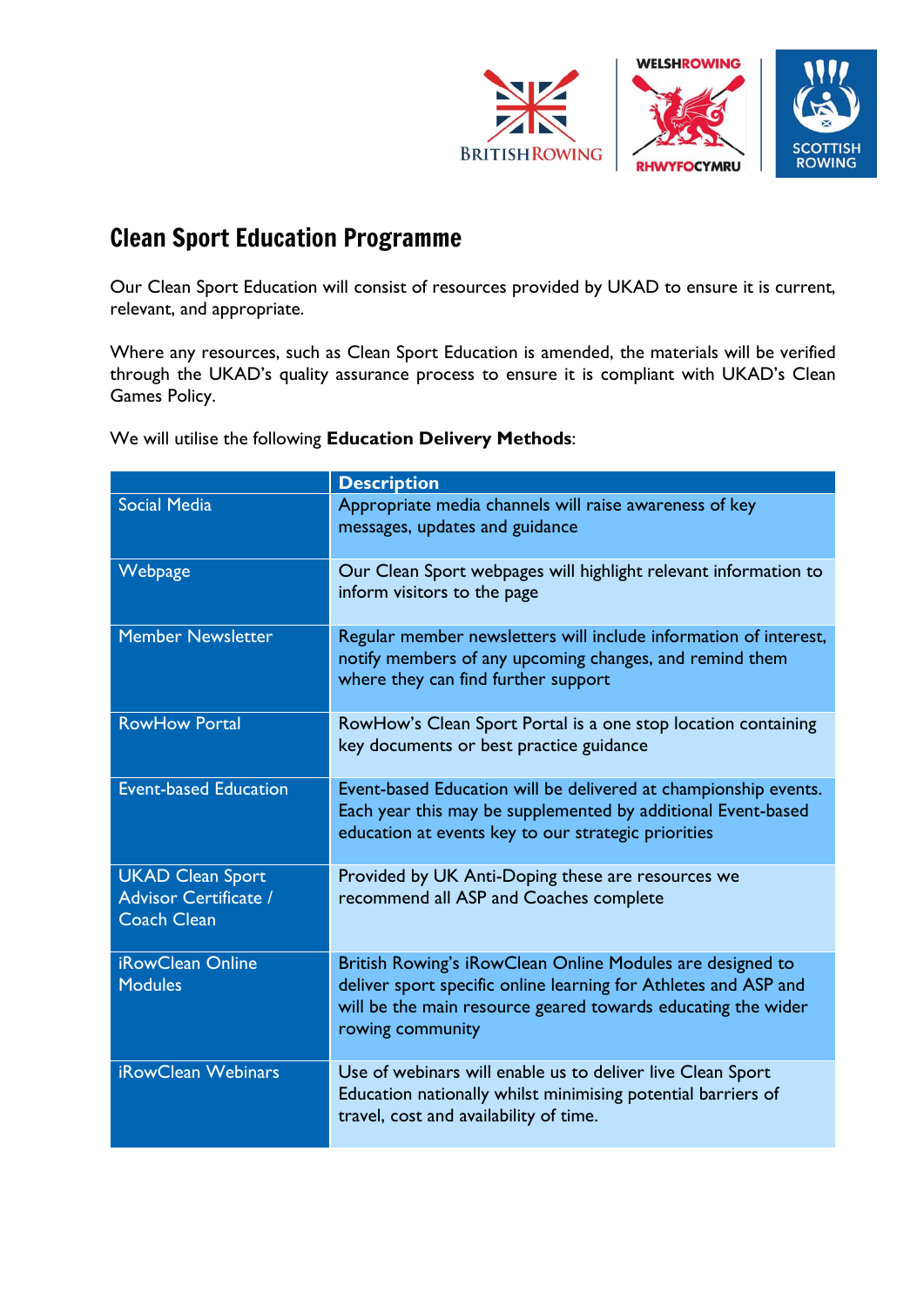

| iRowClean I                                         | This is our first face-to-face or virtual workshop which covers<br>all the fundamental information about Clean Sport  |
|-----------------------------------------------------|-----------------------------------------------------------------------------------------------------------------------|
| iRowClean 2                                         | This is our second face-to face or virtual workshop which is for<br>groups that have attended Clean Sport I Education |
| <b>Clean Games (Delivered</b><br>by UK Anti-Doping) | Delivered by UK Anti-Doping in accordance with their Major<br>Games Policy ahead of the Olympic and Paralympic Games  |

**Topics** Educators will deliver the appropriate level of knowledge as outlined on page 6 of UK Anti-Doping's Clean Sport Curriculum in cross reference with the Education Pools established in this document. Topics should include:

| Governance                                  | <b>Substances of Abuse</b>                                                  |  |  |  |
|---------------------------------------------|-----------------------------------------------------------------------------|--|--|--|
| 100% Me Values                              | Supplements                                                                 |  |  |  |
| Athlete and ASP rights and responsibilities | Use<br><b>Medications</b><br><b>Therapeutic</b><br>and<br><b>Exemptions</b> |  |  |  |
| The principle of Strict Liability           | Testing procedures                                                          |  |  |  |
| Consequences                                | Whereabouts Requirements, ADAMS and<br>ABP (where appropriate)              |  |  |  |
| <b>Anti-doping Rule Violations</b>          | <b>Reporting Doping</b>                                                     |  |  |  |
| The Prohibited List                         | Where to go for further support and<br>information                          |  |  |  |

## **Record Keeping**

Registers will be kept and shared in accordance with requirements of UK Anti-Doping, and in order to avoid duplication of Education efforts they will also be made available to World Rowing on request.

We will recognise Clean Sport Education delivered by other sports and organisations where either the training provider can produce a signed register, or a certificate for the named individual.